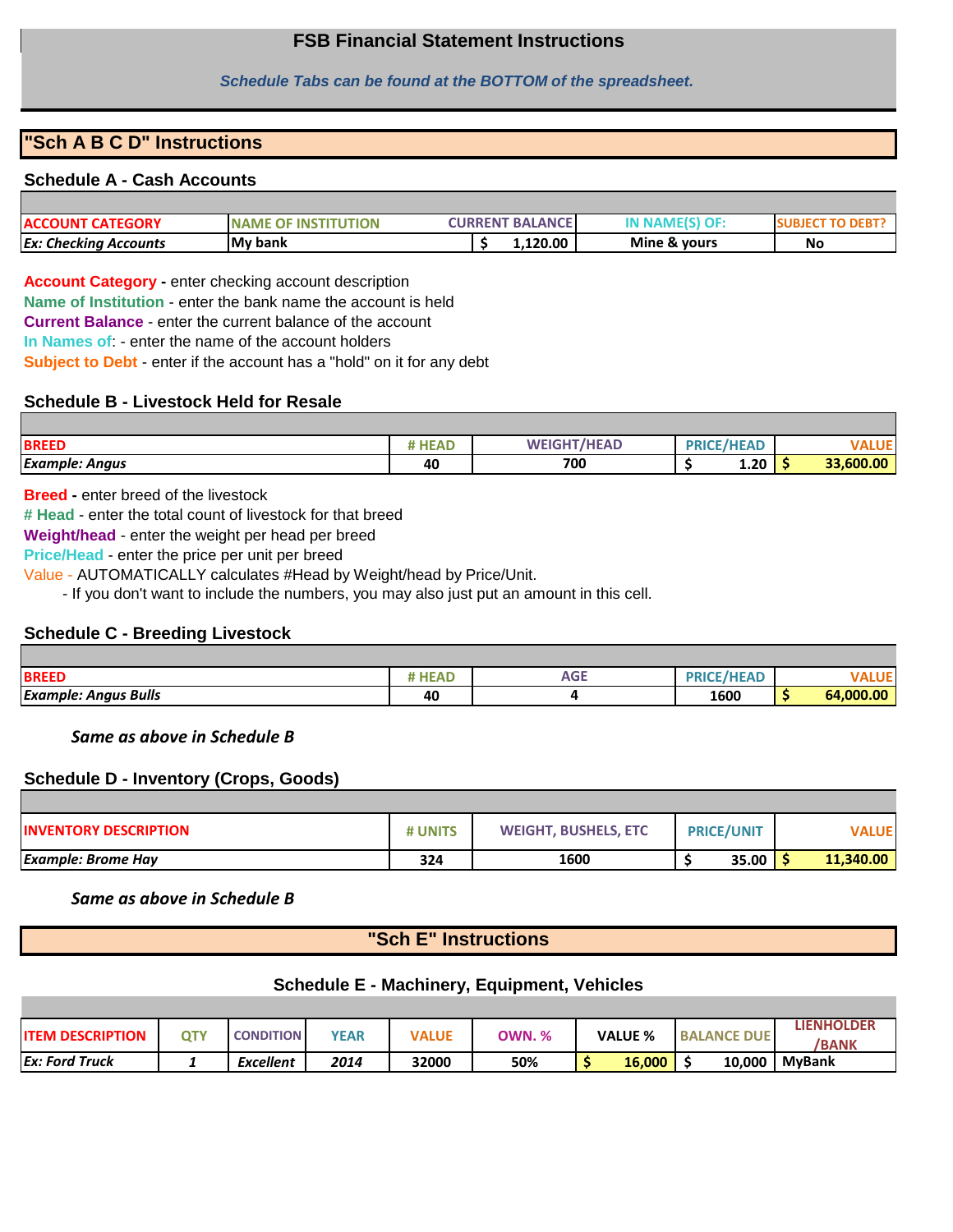**Item Description -** enter a description of the vehicle, tractor, equipment, etc **Qty (Quantity)** - enter the total number of items of that make/model

**Condition** - enter a description of the item (example, Excellent, Good, Fair, Poor)

**Year** - enter the year the item was manufactured

**Value** - enter the fair market value of the item

**Own %** (Ownership) - enter the percentage of ownership you own (25%, 50%, 100%, etc)

**Value %** - this AUTOMATICALLY calculates what percentage you own, as long as Value and Ownership are filled in.

**Balance Due** - enter the dollar amount that is owed to another financial institution on the Item

**Name of Lienholder/Bank** - enter the name of the Bank you are making payments to.

# **"Sch F, G, H" Instructions**

## **Schedule F - Personal Property (Household, Fixtures)**

| <b>DESCRIPTION</b> | CONDITION | <b>YEAR</b> | .          | <b>ANCE</b><br><b>BA</b><br>.OAN<br>KEN. | <b>NAME OF</b> |
|--------------------|-----------|-------------|------------|------------------------------------------|----------------|
| Ex: ATV            | Good      | 2010        | \$4,500.00 | \$2,000                                  | <b>My Bank</b> |

**Description -** enter a description of the personal property

**Condition** - enter a description of the item (example, Excellent, Good, Fair, Poor)

**Year** - enter the year the item was manufactured

**Value** - enter the fair market value of the item

**Current Loan Balance** - enter the dollar amount that is owed to another financial institution on the Item **Name of Lienholder/Bank** - enter the name of the Bank you are making payments to.

## **Schedule G - Real Estate & Land**

| <b>REAL ESTATE DESCRIPTION</b> | <b>ACQUIRED</b> | <b>VALUE</b> | $\gamma$ WN. % | VALI       | <b>BALANCE DUE</b> | <b>NAME OF</b> |
|--------------------------------|-----------------|--------------|----------------|------------|--------------------|----------------|
| Ex: 123 Main St, MyCity, KS    | 1999            | 250.000      | 100%           | 250.000.00 | 100.000.00         | <b>MvBank</b>  |

**Real Estate Description -** enter the address of the real estate, if applicable

**Acquired** - enter the date acquired/purchased

**Value** - enter the fair market value of the item

**Own %** (Ownership) - enter the percentage of ownership you own (25%, 50%, 100%, etc)

**Value %** - this AUTOMATICALLY calculates what percentage you own, as long as Value and Ownership are filled in.

**Balance Due** - enter the dollar amount that is owed to another financial institution/debtor on the Item

**Name of Lienholder/Bank** - enter the name of the Bank you are making payments to.

## **Schedule H - Credit Cards**

| ICREDIT CARD COMPANY                   | <b>ACCOUNT TYPE</b> | <b>BALANCE DUEI</b> |
|----------------------------------------|---------------------|---------------------|
| <b>Example: My Credit Card Company</b> | <b>Revolving</b>    | 1.357.00            |

**Credit Card Company -** enter the name of the credit card company **Account Type** - enter the type of account (revolving, HELOC, etc) **Balance Due** - enter the amount outstanding on the account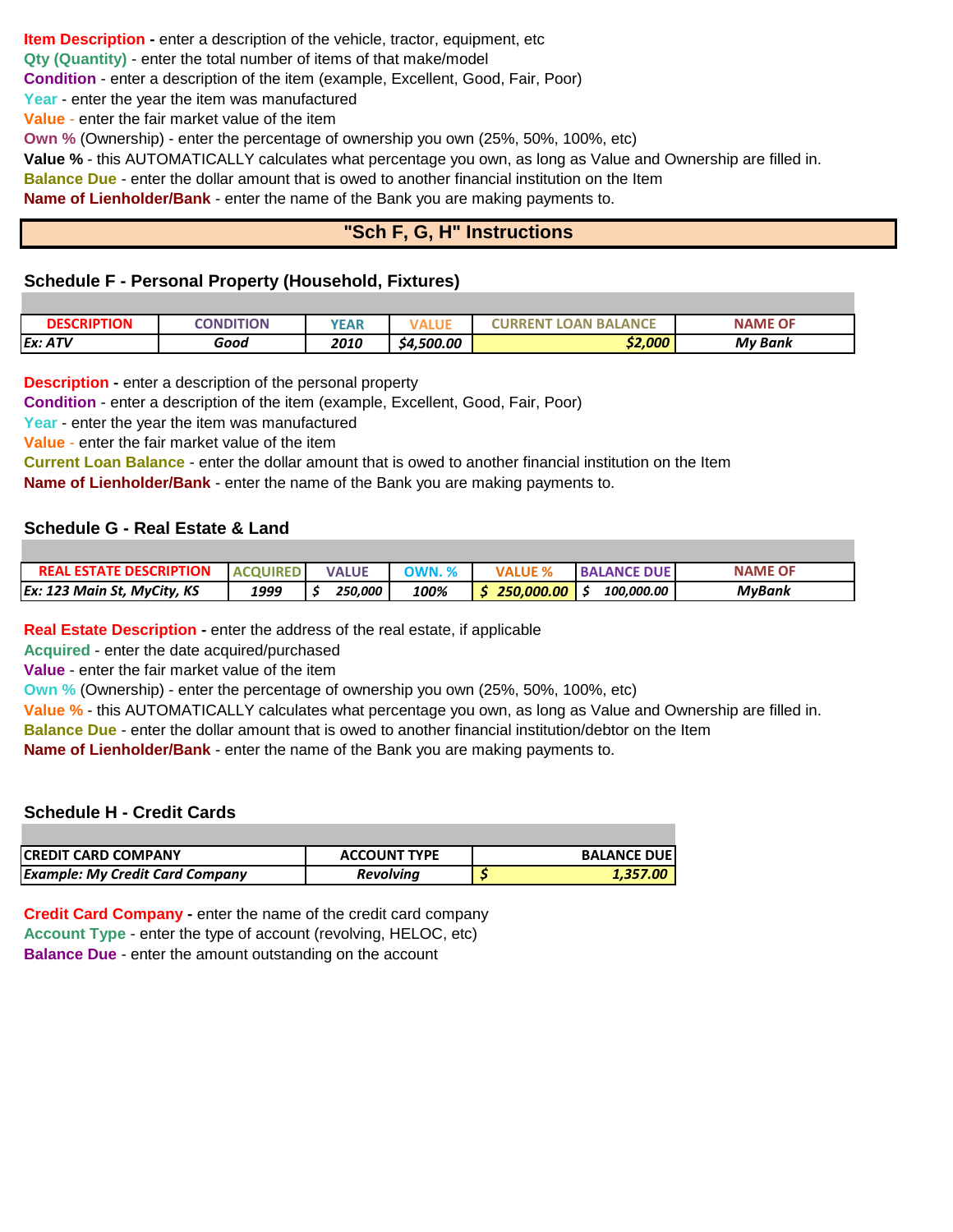| SВ                            |                      | <b>FINANCIAL STATEMENT</b>                                                                                            |               |  |           |  |  |  |  |  |  |
|-------------------------------|----------------------|-----------------------------------------------------------------------------------------------------------------------|---------------|--|-----------|--|--|--|--|--|--|
| <b>The Farmers State Bank</b> | <b>CONFIDENTIAL</b>  |                                                                                                                       |               |  |           |  |  |  |  |  |  |
| <b>TYPE OF</b>                | Individual<br>$\Box$ | - provide Financial information only about yourself                                                                   |               |  |           |  |  |  |  |  |  |
| <b>CREDIT</b>                 | Joint<br>$\Box$      | - provide Financial information about yourself and the other person                                                   |               |  | Date      |  |  |  |  |  |  |
| Applicant/                    |                      |                                                                                                                       | Co-Applicant/ |  |           |  |  |  |  |  |  |
| <b>Business</b>               |                      |                                                                                                                       | Contact       |  |           |  |  |  |  |  |  |
| Soc. Sec./EIN                 |                      | Birthdate                                                                                                             | Soc. Sec.     |  | Birthdate |  |  |  |  |  |  |
|                               |                      |                                                                                                                       |               |  |           |  |  |  |  |  |  |
| D.L. #                        |                      |                                                                                                                       | D.L. #        |  |           |  |  |  |  |  |  |
| Address:                      |                      |                                                                                                                       | Address:      |  |           |  |  |  |  |  |  |
|                               |                      |                                                                                                                       |               |  |           |  |  |  |  |  |  |
| Phone (H)                     |                      | Phone (C)                                                                                                             | Phone (H)     |  | Phone (C) |  |  |  |  |  |  |
|                               |                      | <u> 1989 - Jan Sterling Sterling Sterling Sterling Sterling Sterling Sterling Sterling Sterling Sterling Sterling</u> |               |  |           |  |  |  |  |  |  |
| Phone (W)                     |                      |                                                                                                                       | Phone (W)     |  |           |  |  |  |  |  |  |

For the purpose of procuring and maintaining from time to time in any form whatsoever with the above named Bank, for claims and demands against the undersigned, the undersigned submits the following as being a true and acuurate statement of their financial condition on the following date, and agrees that if any change occurs that materially reduces the means or ability of the undersigned to pay all claims or demands against them the undersigned will immediately and without delay notify the said Bank, and unless the Bank is so notified it may continue to rely upon the statement herein given as a true and accurate statement of the financial condition of the undersigned as of this date.

|                                                          |                                |                         | REFER TO THE TABS AT THE BOTTOM OF THE PAGE FOR "SCHEDULE" ENTRIES             |              |                          |
|----------------------------------------------------------|--------------------------------|-------------------------|--------------------------------------------------------------------------------|--------------|--------------------------|
|                                                          | <b>ASSETS</b>                  |                         | <b>LIABILITIES</b>                                                             |              |                          |
| Cash Accounts                                            | Sch A                          |                         | Notes Due to Others/Relatives                                                  |              |                          |
| <b>Other Investment Accounts</b>                         |                                |                         | Unpaid Income or Real Estate Taxes                                             |              |                          |
| Cash Value of Life Insurance                             |                                |                         | Loans on Life Insurance Policy                                                 |              |                          |
| Account Receivables (attach documentation)               |                                |                         | Credit Cards<br>Sch H                                                          |              |                          |
| Livestock Held for Resale                                | Sch B                          |                         | Other Current Liabilities (list)                                               |              |                          |
| <b>Breeding Livestock</b>                                | Sch C                          |                         |                                                                                |              |                          |
| Inventory                                                | Sch D                          |                         |                                                                                |              |                          |
| <b>Other Current Assets (list)</b>                       |                                |                         |                                                                                |              |                          |
|                                                          |                                |                         |                                                                                |              |                          |
| $\mathcal{L}$                                            |                                |                         |                                                                                |              |                          |
| $\sim$                                                   |                                |                         |                                                                                |              |                          |
|                                                          | <b>Subtotal Current Assets</b> |                         | <b>Subtotal Current Liabilities</b>                                            |              |                          |
|                                                          |                                |                         |                                                                                |              |                          |
| Machinery, Equipment & Vehicles                          | Sch E                          |                         | Machinery, Equipment & Vehicles Loans Due<br>See Sch E                         |              |                          |
| Personal Property                                        | Sch F                          |                         | <b>Personal Property</b><br>See Sch F                                          |              |                          |
| Real Estate & Land                                       | Sch G                          |                         | Real Estate & Land Notes Due<br>See Sch G                                      |              |                          |
| <b>Retirement Accounts (list)</b>                        |                                |                         | <b>Student Loans</b>                                                           |              |                          |
| $\sim$                                                   |                                |                         | Other Long-term Liabilities (list)                                             |              |                          |
| $\sim$                                                   |                                |                         |                                                                                |              |                          |
| $\mathcal{L}$                                            |                                |                         |                                                                                |              |                          |
|                                                          |                                |                         |                                                                                |              |                          |
| Other Long-term Assets (list)                            |                                |                         |                                                                                |              |                          |
|                                                          |                                |                         |                                                                                |              |                          |
|                                                          |                                |                         |                                                                                |              |                          |
|                                                          | Subtotal                       |                         | Subtotal                                                                       |              |                          |
|                                                          |                                |                         | <b>Total Liabilities</b>                                                       |              |                          |
|                                                          |                                |                         | <b>Net Worth</b>                                                               |              |                          |
|                                                          | <b>Total Assets</b>            |                         | <b>Total Liabilities and Net Worth</b>                                         |              |                          |
|                                                          |                                |                         |                                                                                |              |                          |
|                                                          |                                |                         | PERSONAL INFORMATION                                                           |              |                          |
| Salary-Borrower/Applicant                                |                                |                         | <b>Business or Occupation</b>                                                  |              |                          |
| Salary-Co-Borrower/Co-Applicant                          |                                |                         |                                                                                |              |                          |
| Bonus, Dividends, Comm., Draws                           |                                |                         | Partner or Officer in Any Other Venture                                        |              |                          |
| Other income-                                            |                                | $\mathsf{\hat{S}}$      |                                                                                |              |                          |
| Other income-                                            |                                | $\overline{\mathsf{S}}$ |                                                                                |              |                          |
| Alimony, Child Support and Maint. Pmts need not be       |                                |                         | The following need not be disclosed if individual unsecured credit is desired: |              |                          |
| revealed if you do not wish to rely upon it for payment) |                                |                         | Number of Dependents:<br>Married:                                              |              |                          |
| <b>TOTAL</b><br>Annual Income                            |                                |                         | Unmarried:                                                                     |              |                          |
| (Check one)<br>Monthly Income                            |                                |                         | Separated:                                                                     |              |                          |
| <b>CONTINGENT LIABILITIES</b>                            |                                | (Dollars)               | <b>GENERAL INFORMATION</b>                                                     | <b>YES</b>   | <b>NO</b>                |
| As Endorser, co-maker or guarantor                       |                                |                         | Are you or co-borrower a defendant in any suits/legal actions?                 | $\mathsf{I}$ | $\overline{\phantom{a}}$ |
| On Leases or Contracts                                   |                                |                         | Bank Accounts Carried at:                                                      | FSB:         |                          |
|                                                          |                                |                         |                                                                                |              |                          |

| As Endorser, co-maker or guarantor |  | Are you or co-borrower a defendant in any suits/legal actions? |      |  |
|------------------------------------|--|----------------------------------------------------------------|------|--|
| On Leases or Contracts             |  | Bank Accounts Carried at:                                      | FSB: |  |
| Legal Claims                       |  | <b>Account Numbers:</b>                                        |      |  |
| Federal Income Taxes               |  | Are you obligated to make Alimony, Support                     |      |  |
| <b>Other Special Debt</b>          |  | or Maintenance payments? (yes/no)                              |      |  |
|                                    |  | Have you declared bankruptcy in the last 10 years?             |      |  |

THE UNDERSIGNED CERTIFIES THAT BOTH SIDES HEREOF AND THE INFORMATION INSERTED THEREIN HAS BEEN CAREFULLY READ AND IS TRUE AND CORRECT.U.S.C., TITLE 18 SEC. 1014, PROVIDES THAT: "WHOEVER KNOWINGLY MAKES ANY FALSE STATEMENT OR REPORT, OR WILLFULLY OVER VALUES ANY LAND, PROPERTY, OR SECURITY, FOR THE PURPOSE OF INFLUENCING… THE ACTION OF…(THIS) BANK SHALL BE FINED NOT MORE THAN \$5,000 OR IMPRISONED NOT MORE THAN 2 YEARS, OR BOTH.

The Creditor this Financial Statement is offered to is hereby authorized to obtain reports to determine the ongoing creditworthiness of the undersigned, make all inquiries they deem necessary, & to verify the accuracy of the statements made herein, and is authorized to report on their credit experience with the undersigned.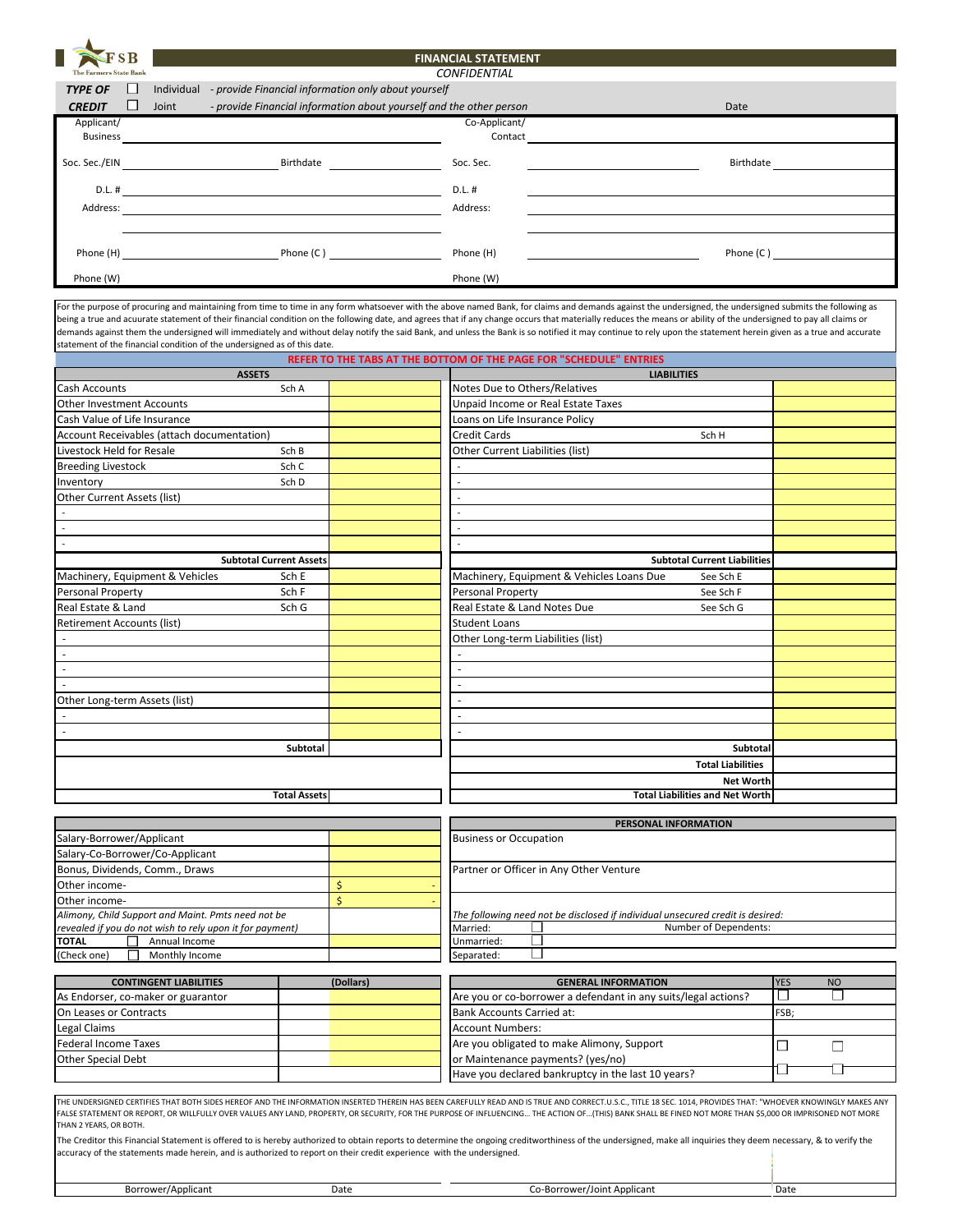#### *CONFIDENTIAL*

| <b>SCHEDULE A - CASH ACCOUNTS</b> |                               |                        |                |                         |  |  |  |  |  |
|-----------------------------------|-------------------------------|------------------------|----------------|-------------------------|--|--|--|--|--|
| <b>ACCOUNT CATEGORY</b>           | <b>NAME OF INSTITUTION</b>    | <b>CURRENT BALANCE</b> | IN NAME(S) OF: | <b>SUBJECT TO DEBT?</b> |  |  |  |  |  |
| <b>Example: GoGreen Checking</b>  | <b>The Farmers State Bank</b> | \$550                  | John Doe       | No                      |  |  |  |  |  |
| Checking Account(s)               |                               |                        |                |                         |  |  |  |  |  |
|                                   |                               |                        |                |                         |  |  |  |  |  |
|                                   |                               |                        |                |                         |  |  |  |  |  |
| Savings Account(s)                |                               |                        |                |                         |  |  |  |  |  |
|                                   |                               |                        |                |                         |  |  |  |  |  |
|                                   |                               |                        |                |                         |  |  |  |  |  |
| Certificates of Deposit(s)        |                               |                        |                |                         |  |  |  |  |  |
|                                   |                               |                        |                |                         |  |  |  |  |  |
|                                   |                               |                        |                |                         |  |  |  |  |  |
| Marketable Securities             |                               |                        |                |                         |  |  |  |  |  |
|                                   |                               |                        |                |                         |  |  |  |  |  |
|                                   |                               |                        |                |                         |  |  |  |  |  |
|                                   |                               |                        |                |                         |  |  |  |  |  |
|                                   |                               |                        |                |                         |  |  |  |  |  |
|                                   |                               |                        |                |                         |  |  |  |  |  |
|                                   |                               |                        |                |                         |  |  |  |  |  |

#### **SCHEDULE B - LIVESTOCK HELD FOR RESALE**

| <b>BREED</b>          | # HEAD | <b>WEIGHT/HEAD</b> | PRICE/HEAD | VALUE    |
|-----------------------|--------|--------------------|------------|----------|
| <b>Example: Angus</b> | 40     | 700.0              | 1.20       | \$33,600 |
|                       |        |                    |            |          |
|                       |        |                    |            |          |
|                       |        |                    |            |          |
|                       |        |                    |            |          |
|                       |        |                    |            |          |
|                       |        |                    |            |          |
|                       |        |                    |            |          |
|                       |        |                    |            |          |
|                       |        |                    |            |          |
|                       |        |                    |            |          |

| <b>SCHEDULE C - BREEDING LIVESTOCK</b> |        |            |                |              |  |  |  |  |
|----------------------------------------|--------|------------|----------------|--------------|--|--|--|--|
| <b>BREED</b>                           | # HEAD | <b>AGE</b> | PRICE/HEAD     | <b>VALUE</b> |  |  |  |  |
| <b>Example: Angus Bulls</b>            | 40     | 4          | 1,600.00<br>Ś. | \$64,000     |  |  |  |  |
|                                        |        |            |                |              |  |  |  |  |
|                                        |        |            |                |              |  |  |  |  |
|                                        |        |            |                |              |  |  |  |  |
|                                        |        |            |                |              |  |  |  |  |
|                                        |        |            |                |              |  |  |  |  |
|                                        |        |            |                |              |  |  |  |  |
|                                        |        |            |                |              |  |  |  |  |
|                                        |        |            |                |              |  |  |  |  |
|                                        |        |            |                |              |  |  |  |  |

| <b>SCHEDULE D - INVENTORY (CROPS, GOODS)</b> |  |                       |     |       |                 |              |  |  |
|----------------------------------------------|--|-----------------------|-----|-------|-----------------|--------------|--|--|
| # UNITS                                      |  | <b>WEIGHT/BUSHELS</b> |     |       |                 | <b>VALUE</b> |  |  |
| 324                                          |  | 1600.0                | \$. | 35.00 |                 | \$11,340     |  |  |
|                                              |  |                       |     |       |                 |              |  |  |
|                                              |  |                       |     |       |                 |              |  |  |
|                                              |  |                       |     |       |                 |              |  |  |
|                                              |  |                       |     |       |                 |              |  |  |
|                                              |  |                       |     |       |                 |              |  |  |
|                                              |  |                       |     |       |                 |              |  |  |
|                                              |  |                       |     |       |                 |              |  |  |
|                                              |  |                       |     |       |                 |              |  |  |
|                                              |  |                       |     |       |                 |              |  |  |
|                                              |  |                       |     |       |                 |              |  |  |
|                                              |  |                       |     |       |                 |              |  |  |
|                                              |  |                       |     |       |                 |              |  |  |
|                                              |  |                       |     |       |                 |              |  |  |
|                                              |  |                       |     |       |                 |              |  |  |
|                                              |  |                       |     |       |                 |              |  |  |
|                                              |  |                       |     |       | <b>PER UNIT</b> |              |  |  |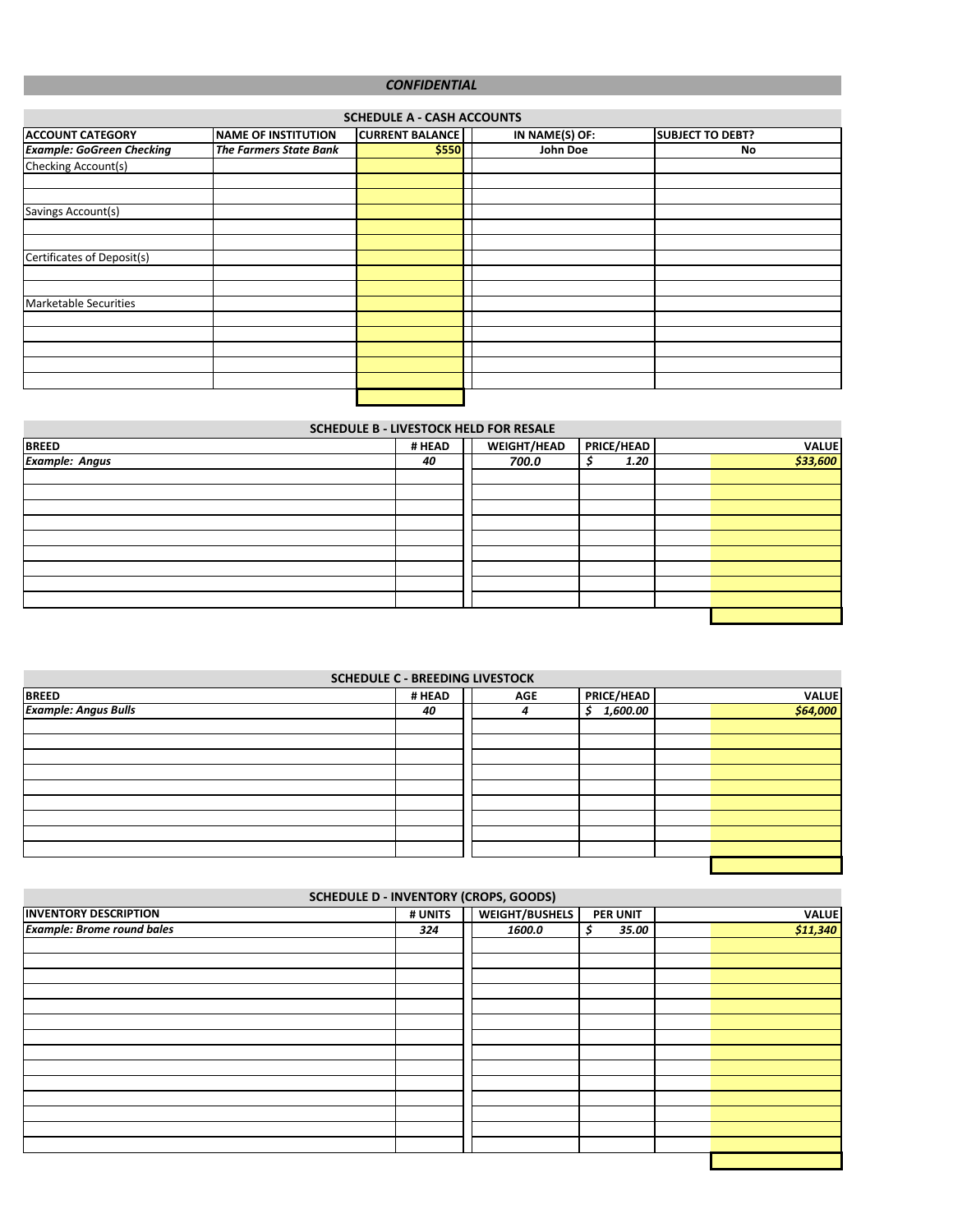#### *CONFIDENTIAL*

|                            | <b>SCHEDULE E - MACHINERY, EQUIPMENT &amp; VEHICLES</b> |                      |             |              |              |                |  |                                            |  |  |
|----------------------------|---------------------------------------------------------|----------------------|-------------|--------------|--------------|----------------|--|--------------------------------------------|--|--|
| <b>ITEM DESCRIPTION</b>    |                                                         | <b>QTY</b> CONDITION | <b>YEAR</b> | <b>VALUE</b> | <b>OWN.%</b> | <b>VALUE %</b> |  | <b>BALANCE DUE NAME OF LIENHOLDER/BANK</b> |  |  |
| <b>Example: Ford Truck</b> | $\overline{\mathbf{1}}$                                 | Excellent            | 2014        | \$32,000     | 50%          | \$16,000       |  | \$10,000 My Bank                           |  |  |
|                            |                                                         |                      |             |              |              |                |  |                                            |  |  |
|                            |                                                         |                      |             |              |              |                |  |                                            |  |  |
|                            |                                                         |                      |             |              |              |                |  |                                            |  |  |
|                            |                                                         |                      |             |              |              |                |  |                                            |  |  |
|                            |                                                         |                      |             |              |              |                |  |                                            |  |  |
|                            |                                                         |                      |             |              |              |                |  |                                            |  |  |
|                            |                                                         |                      |             |              |              |                |  |                                            |  |  |
|                            |                                                         |                      |             |              |              |                |  |                                            |  |  |
|                            |                                                         |                      |             |              |              |                |  |                                            |  |  |
|                            |                                                         |                      |             |              |              |                |  |                                            |  |  |
|                            |                                                         |                      |             |              |              |                |  |                                            |  |  |
|                            |                                                         |                      |             |              |              |                |  |                                            |  |  |
|                            |                                                         |                      |             |              |              |                |  |                                            |  |  |
|                            |                                                         |                      |             |              |              |                |  |                                            |  |  |
|                            |                                                         |                      |             |              |              |                |  |                                            |  |  |
|                            |                                                         |                      |             |              |              |                |  |                                            |  |  |
|                            |                                                         |                      |             |              |              |                |  |                                            |  |  |
|                            |                                                         |                      |             |              |              |                |  |                                            |  |  |
|                            |                                                         |                      |             |              |              |                |  |                                            |  |  |
|                            |                                                         |                      |             |              |              |                |  |                                            |  |  |
|                            |                                                         |                      |             |              |              |                |  |                                            |  |  |
|                            |                                                         |                      |             |              |              |                |  |                                            |  |  |
|                            |                                                         |                      |             |              |              |                |  |                                            |  |  |
|                            |                                                         |                      |             |              |              |                |  |                                            |  |  |
|                            |                                                         |                      |             |              |              |                |  |                                            |  |  |
|                            |                                                         |                      |             |              |              |                |  |                                            |  |  |
|                            |                                                         |                      |             |              |              |                |  |                                            |  |  |
|                            |                                                         |                      |             |              |              |                |  |                                            |  |  |
|                            |                                                         |                      |             |              |              |                |  |                                            |  |  |
|                            |                                                         |                      |             |              |              |                |  |                                            |  |  |
|                            |                                                         |                      |             |              |              |                |  |                                            |  |  |
|                            |                                                         |                      |             |              |              |                |  |                                            |  |  |
|                            |                                                         |                      |             |              |              |                |  |                                            |  |  |
|                            |                                                         |                      |             |              |              |                |  |                                            |  |  |
|                            |                                                         |                      |             |              |              |                |  |                                            |  |  |
|                            |                                                         |                      |             |              |              |                |  |                                            |  |  |
|                            |                                                         |                      |             |              |              |                |  |                                            |  |  |
|                            |                                                         |                      |             |              |              |                |  |                                            |  |  |
|                            |                                                         |                      |             |              |              |                |  |                                            |  |  |